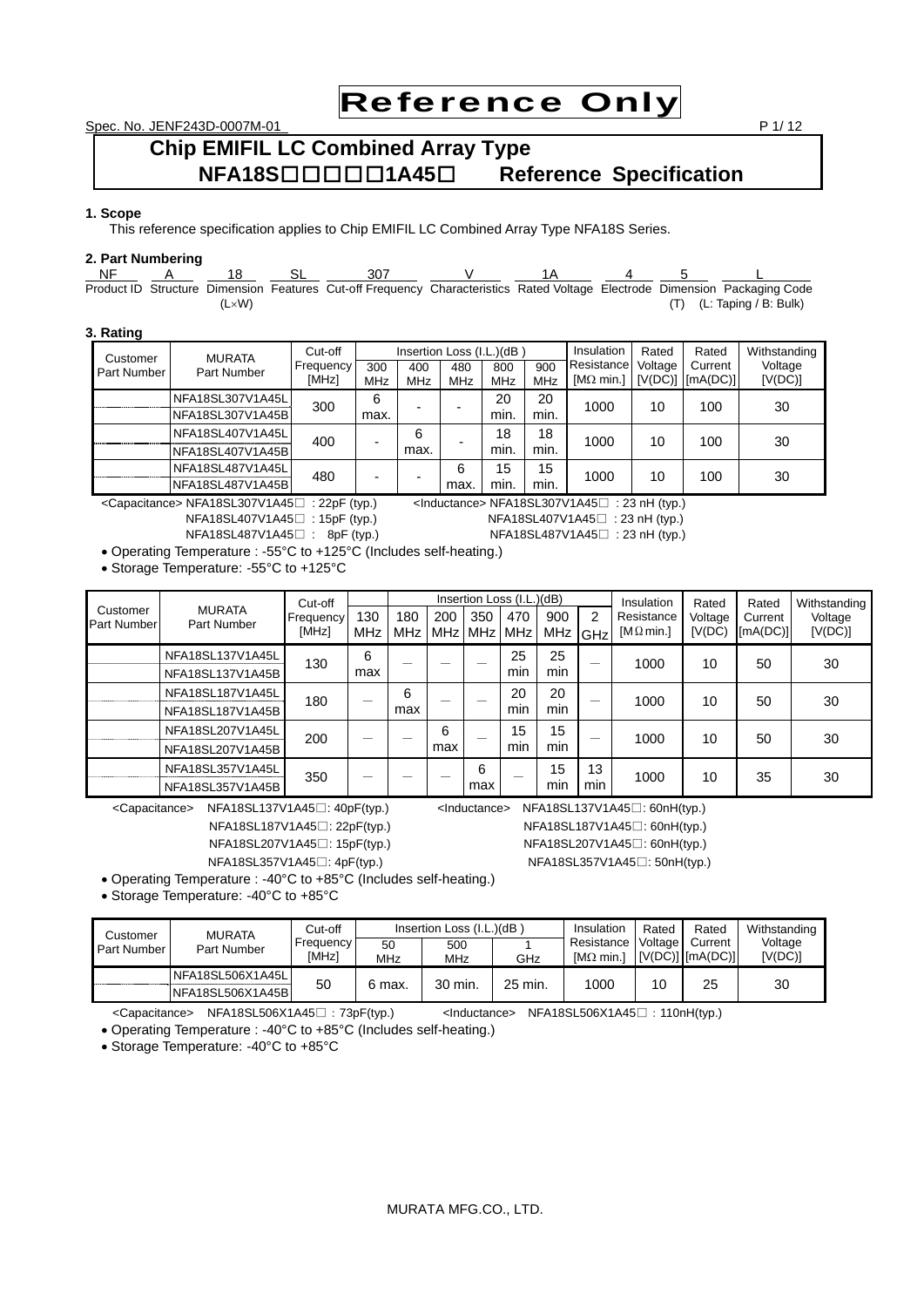

# Spec. No. JENF243D-0007M-01 **P 2/ 12** P 2/ 12

|             | 0000. TVO. ULTVI 270D 0007 IVI 0T |                  |        |                           |         |                   |         |                      | LI L         |
|-------------|-----------------------------------|------------------|--------|---------------------------|---------|-------------------|---------|----------------------|--------------|
| Customer    | <b>MURATA</b>                     | Cut-off          |        | Insertion Loss (I.L.)(dB) |         | Insulation        | Rated   | Rated                | Withstanding |
| Part Number | Part Number                       | <b>Frequency</b> | 220    | 900                       |         | Resistance        | Voltage | Current              | Voltage      |
|             |                                   | [MHz]            | MHz    | <b>MHz</b>                | GHz     | [ $M\Omega$ min.] |         | $[V(DC)]$ $[mA(DC)]$ | [V(DC)]      |
|             | NFA18SL227V1A45L                  | 220              |        | 30 min.                   | 30 min. | 1000              | 10      | 25                   | 30           |
|             | NFA18SL227V1A45B                  |                  | 6 max. |                           |         |                   |         |                      |              |

<Capacitance> NFA18SL227V1A45□:27pF(typ.) <Inductance> NFA18SL227V1A45□:65nH(typ.)

Operating Temperature : -40°C to +85°C (Includes self-heating.)

Storage Temperature: -40°C to +85°C

|                                | <b>MURATA</b><br>Part Number | Cut-off            |            |            | Insertion Loss (I.L.)(dB) |                    |       |      | Insulation                      | Rated          | Rated                           | Withstanding       |
|--------------------------------|------------------------------|--------------------|------------|------------|---------------------------|--------------------|-------|------|---------------------------------|----------------|---------------------------------|--------------------|
| Customer<br><b>Part Number</b> |                              | Frequency<br>[MHz] | 180<br>MHz | 200<br>MHz | 500<br><b>MHz</b>         | 900<br>MHz GHz GHz | 1.5   | 2    | Resistance<br>[ $M\Omega$ min.] | <b>Voltage</b> | Current<br>$[V(DC)]$ $[mA(DC)]$ | Voltage<br>[V(DC)] |
|                                | NFA18SD187X1A45L             | 180                | 6          |            | 15                        | 20                 | 20    | 20   | 1000                            | 10V            | 25                              | 30                 |
|                                | NFA18SD187X1A45B             |                    | lmax.      |            | max.                      | min.               | Imin. | min. |                                 |                |                                 |                    |
|                                | NFA18SD207X1A45L             | 200                |            | 6          | 13                        | 20                 | 20    | 20   | 1000                            | 10V            | 25                              | 30                 |
|                                | NFA18SD207X1A45B             |                    |            | max        | min.                      | min.               | min.  | min. |                                 |                |                                 |                    |

NFA18SL307/407/487 NFA18SL137/187/207/227/357/506,NFA18SD

<Capacitance> NFA18SD187X1A45□:22pF(typ.) <Inductance> NFA18SD187X1A45□:90nH(typ.)

Atmospheric pressure: 86 kPa to 106 kPa

NFA18SD207X1A45□:15pF(typ.) NFA18SD207X1A45□:90nH(typ.)

Operating Temperature : -40°C to +85°C (Includes self-heating.)

Storage Temperature: -40°C to +85°C

③ ④ ⑤ ⑥

⑦ ⑧ ⑨ ⑩

# **4. Standard Testing Condition**

< Unless otherwise specified >  $\angle$  In case of doubt >  $\angle$  Temperature : Ordinary Temp. / 15 °C to 35 °C Temperature: 20 °C ± 2 °C Temperature : Ordinary Temp. / 15 °C to 35 °C Humidity: Ordinary Humidity / 25 %( RH) to 85 %( RH) Humidity: 60 %( RH) to 70 %( RH)

 $0.20 \pm 0.1$ 

 $0.15 = 0.1$ 

| $1.6 + 0.1$                                                                                         |              |                           |                                    | $1.6 \pm 0.1$ |                                           |        |               |                       |
|-----------------------------------------------------------------------------------------------------|--------------|---------------------------|------------------------------------|---------------|-------------------------------------------|--------|---------------|-----------------------|
| $\circledS$<br>$\circled{6}$<br>④                                                                   |              |                           | $\odot$<br>$\circled{4}$           | $\circledS$   | $\circledast$                             |        |               |                       |
| GND(2)<br>$^{\circledR}$<br><sup>10</sup><br>Polarity Marking<br>$\circledS$<br>(TUO) k<br>(IN) TUC | $0.8 + 0.1$  | <b><i><u>OGND</u></i></b> | $\circledR$<br>$\circledcirc$      | $\circled{9}$ | $\circledcirc$<br><b>Polarity Marking</b> | GND(2) | $0.8 \pm 0.1$ |                       |
|                                                                                                     |              |                           |                                    |               |                                           |        |               | T(mm)                 |
|                                                                                                     |              | NFA18SL307/357/407/487    |                                    |               |                                           |        |               | $0.5 + 0.1$           |
| $0.2 \pm 0.1$ $0.4 \pm 0.05$                                                                        | $0.25 + 0.1$ |                           | NFA18SL137/187/207/227506, NFA18SD |               |                                           |        |               | $0.6\pm^{0.05}_{0.1}$ |
|                                                                                                     | Electrode    |                           |                                    |               |                                           |        |               |                       |

# **5. Style and Dimensions**

 $\bigcirc$  GND

⑦⑧⑨⑩:OUT (IN)

③④⑤⑥:IN (OUT)

(Top View)

(Bottom View)

(Side View)

(in mm)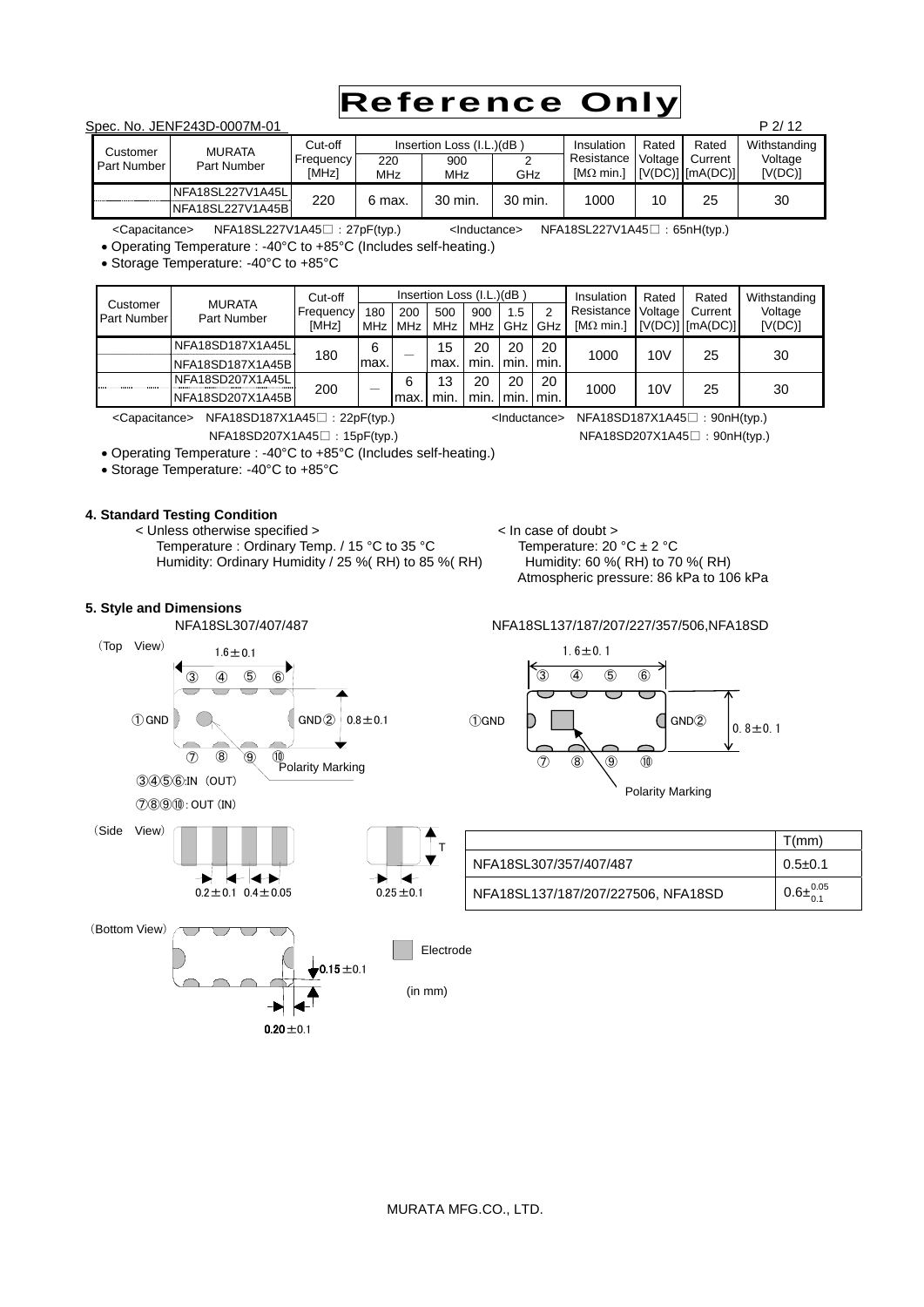

MURATA MFG.CO., LTD.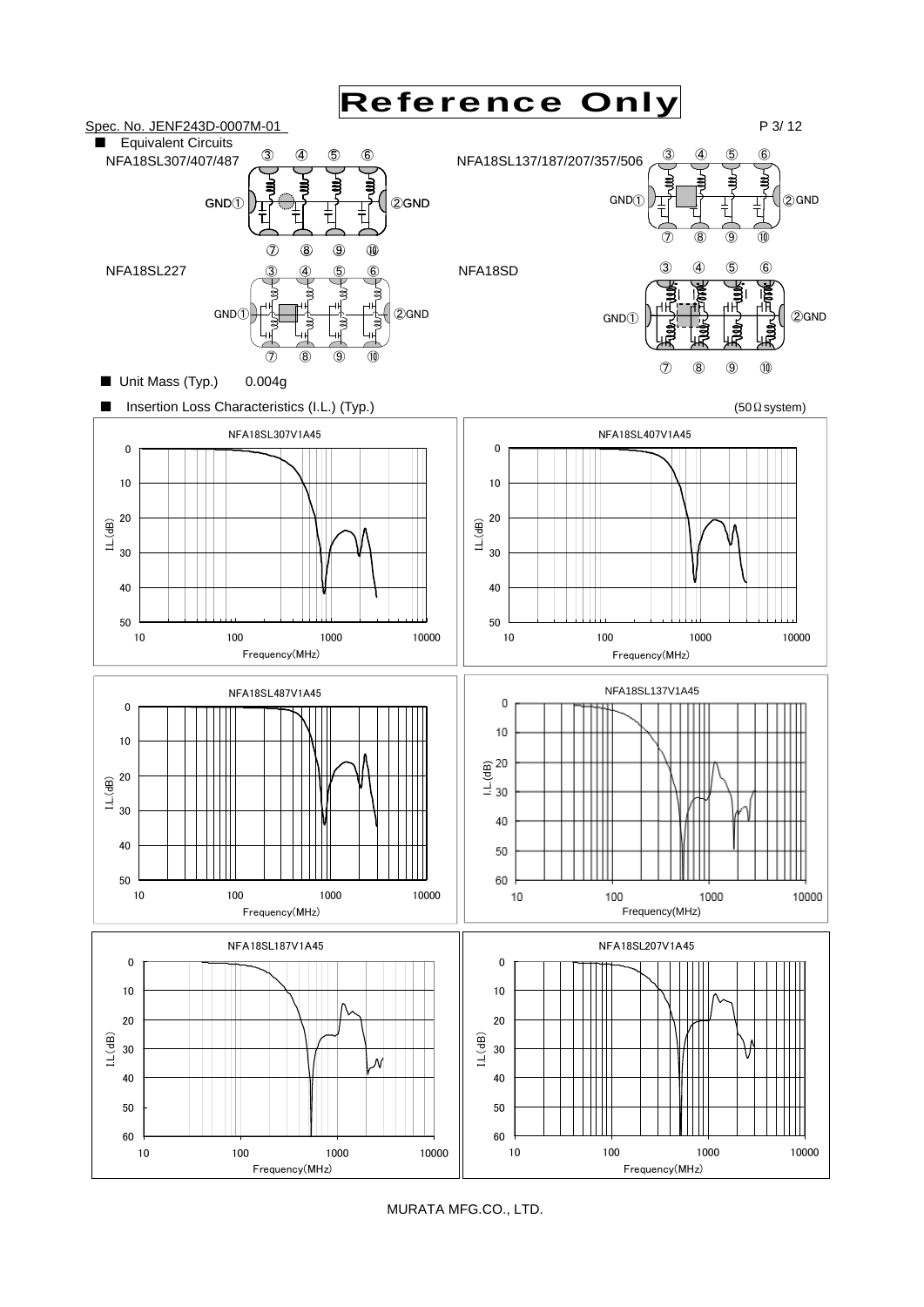



# **6. Marking**

 In case of polarity marking on the left side as shown the equivalent circuits(item 5), coil are upside. Only NFA18SL227/NFA18SD is a double L-type structure, so it is located from the upper side in order of coil→capacitor→coil→capacitor.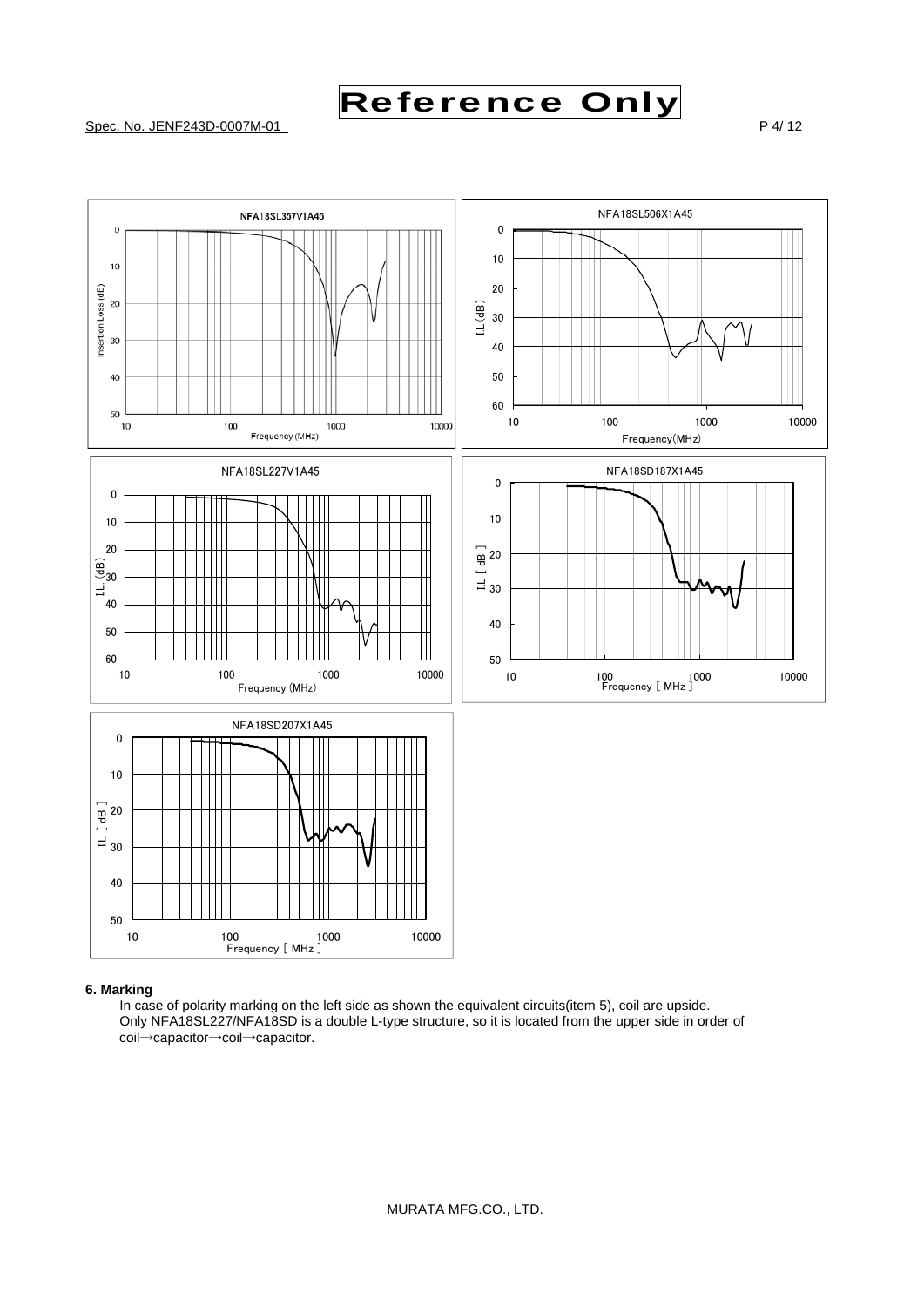

# Spec. No. JENF243D-0007M-01 P 5/ 12

# **7. Electrical Performance**

| No. | Item                            | Specification                  | <b>Test Method</b>                                                                                                                                                                                                                                                                                                       |
|-----|---------------------------------|--------------------------------|--------------------------------------------------------------------------------------------------------------------------------------------------------------------------------------------------------------------------------------------------------------------------------------------------------------------------|
| 7.1 | <b>Insertion Loss</b><br>(I.L.) | Meet item 3.                   | 50 <sub>Ω</sub><br>50 <sub>Ω</sub><br>10dB<br>Specimen-<br>10dB<br>Attenuator<br>Attenuator<br>Е<br>>50Ω<br>$50\Omega$<br>'SG<br>*Method of measurement based on MIL-STD-220<br>Insertion Loss = 20 log (E <sub>0</sub> / E <sub>1</sub> )<br>E <sub>0</sub> : Level without FILTER (short)<br>$E_1$ : Level with FILTER |
| 7.2 | Insulation<br>Resistance(I.R.)  |                                | • Voltage: Rated Voltage<br>- Time: 1 minutes                                                                                                                                                                                                                                                                            |
| 7.3 | Withstanding<br>Voltage         | Products shall not be damaged. | Test Voltage: 30V(DC)<br>$\cdot$ Time : 1 to 5 s<br>- Charge Current : 50 mA max.                                                                                                                                                                                                                                        |

# **8. Mechanical Performance**

| No. | Item                                        | Specification                                                                                                                | <b>Test Method</b>                                                                                                                                                                                                                       |
|-----|---------------------------------------------|------------------------------------------------------------------------------------------------------------------------------|------------------------------------------------------------------------------------------------------------------------------------------------------------------------------------------------------------------------------------------|
| 8.1 | Appearance and<br><b>Dimensions</b>         | Meet item 5.                                                                                                                 | Visual Inspection and measured with Micrometer<br>caliper and Microscope.                                                                                                                                                                |
| 8.2 | Solderability                               | Electrodes shall be at least 90%<br>covered with new solder coating.                                                         | - Flux: Ethanol solution of rosin, 25(wt)%<br>- Pre-heat: 150°C, 60 s<br>- Solder: Sn-3.0Ag-0.5Cu<br>- Solder Temperature : $245 \pm 3^{\circ}$ C<br>$\cdot$ Immersion Time : 3 $\pm$ 1 s<br>Immersion and emersion rates: 25mm / s      |
| 8.3 | Resistance to<br>soldering heat             | Meet Table 1.<br>Table 1<br>No damaged<br>Appearance<br><b>Insertion Loss</b><br>meet item 3<br><b>Insulation Resistance</b> | - Flux: Ethanol solution of rosin, 25(wt)%<br>$P$ re-heat: 150 $°C$ , 60 s<br>Solder: Sn-3.0Ag-0.5Cu<br>- Solder Temperature : $270 \pm 5^{\circ}$ C<br>$\cdot$ Immersion Time : 10 $\pm$ 1 s<br>Immersion and emersion rates : 25mm / s |
| 8.4 | Resistance to<br>soldering heat<br>(Reflow) |                                                                                                                              | $\cdot$ Pre-heat : 150~180°C, 90±30 s<br>- Heating: $230 °C$ min., 60 s max.<br>- Peak Temperature: 260 °C, 10 s max.<br>Solder: Sn-3.0Ag-0.5Cu<br>- The number of Times : 2 times                                                       |
| 8.5 | Drop                                        | Products shall be no failure after<br>tested.                                                                                | It shall be dropped on concrete or steel board.<br>- Method: Free fall<br>- Height: 1m<br>- Attitude from which the product is dropped<br>: 3 directions<br>• The Number of Time: 3 times for each direction<br>(Total 9 times)          |
| 8.6 | Bonding<br>Strength                         | The electrodes shall be no failure after<br>tested.                                                                          | It shall be soldered on the glass-epoxy substrate.<br>- Applying Force (F): 9.8 N<br>- Applying Time: 30 s<br>0.2<br>0.175<br><b>EXT</b><br>mд<br>(in mm)<br>1.6<br>0.175                                                                |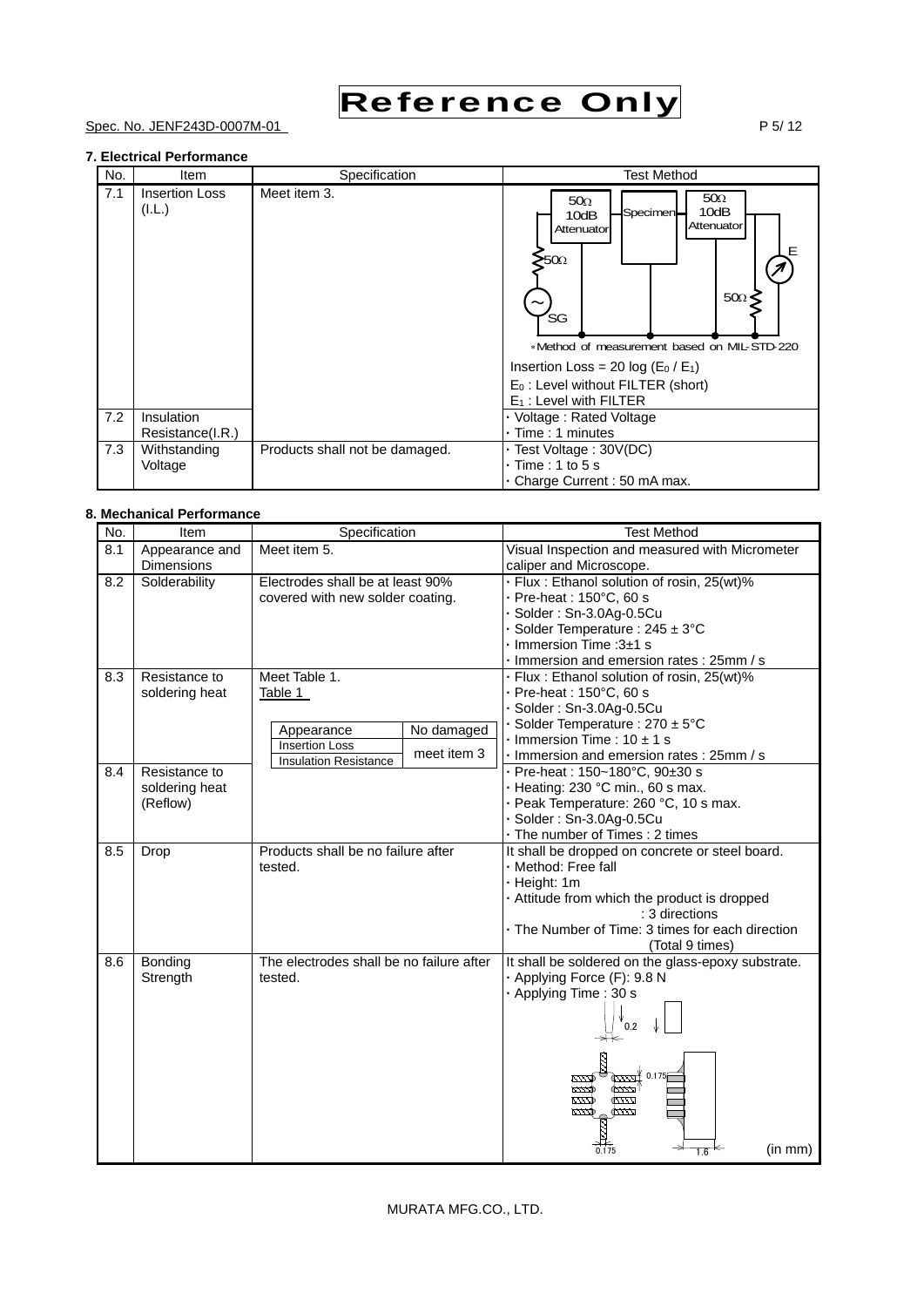

|     | Spec. No. JENF243D-0007M-01 |                                               | P 6/12                                                                                                                                                                                                                                                                                                         |
|-----|-----------------------------|-----------------------------------------------|----------------------------------------------------------------------------------------------------------------------------------------------------------------------------------------------------------------------------------------------------------------------------------------------------------------|
| No. | Item                        | Specification                                 | <b>Test Method</b>                                                                                                                                                                                                                                                                                             |
| 8.7 | Vibration                   | Meet Table 1.                                 | It shall be soldered on the glass-epoxy substrate.<br>• Oscillation Frequency: 10 to 2000 to 10Hz for<br>20 minutes.<br>- Total amplitude 1.5 mm or Acceleration amplitude<br>196 $m/s2$ whichever is smaller.<br>Time: A period of 2 hours in each of 3 mutually<br>perpendicular directions. (Total 6 hours) |
| 8.8 | Bending<br>Strength         | Products shall be no failure after<br>tested. | It shall be soldered on the glass-epoxy substrate<br>$(t = 1.0$ mm $).$<br>- Deflection: 2.0 mm<br>• Keeping Time: 30 s<br>Pressure jig<br>$\sqrt{F}$<br>R230<br>Deflection<br>45<br>45<br>Product<br>(in mm)                                                                                                  |

# **9. Environment Performance**

It shall be soldered on the glass-epoxy substrate.

| No. | Item                   | it shall be soldered on the glass-epoxy substrate.<br>Specification | <b>Test Method</b>                                                                                                                                                                                                                                                                                                                                                                         |
|-----|------------------------|---------------------------------------------------------------------|--------------------------------------------------------------------------------------------------------------------------------------------------------------------------------------------------------------------------------------------------------------------------------------------------------------------------------------------------------------------------------------------|
| 9.1 | Temperature<br>Cycling | Meet Table 1.                                                       | [NFA18SL307/407/487]<br>- 1 Cycle<br>1 step: -55 $\pm$ <sup>0</sup> <sub>3</sub> °C / 30 $\pm$ <sup>3</sup> <sub>0</sub> minutes<br>2 step: Room Temperature / within 3 minutes<br>3 step: +125 ± $3_0$ °C / 30 ± $3_0$ minutes<br>4 step: Room Temperature / within 3 minutes<br>- Total of 100 cycles                                                                                    |
|     |                        |                                                                     | [NFA18SL137/187/207/227/357/506,NFA18SD]<br>- 1 Cycle<br>1 step: -40 $\pm$ <sup>0</sup> <sub>3</sub> °C / 30 $\pm$ <sup>3</sup> <sub>0</sub> minutes<br>2 step: Room Temperature / within 3 minutes<br>3 step: +85 ± $3_0$ °C / 30 ± $3_0$ minutes<br>4 step: Room Temperature / within 3 minutes<br>- Total of 100 cycles                                                                 |
| 9.2 | Humidity               |                                                                     | - Temperature : $40 \pm 2$ °C<br>- Humidity: 90 to 95%(RH)<br>$\cdot$ Time : 1000 $\pm$ <sup>48</sup> <sub>0</sub> hours                                                                                                                                                                                                                                                                   |
| 9.3 | <b>Heat Life</b>       |                                                                     | [NFA18SL307/407/487]<br>• Temperature: $125 \pm 2$ °C<br>- Test Voltage: Rated Voltage × 200%<br>- Charge Current: 50 mA max.<br>• Time: $1000 \pm {}^{48}$ <sub>0</sub> hours<br>[NFA18SL137/187/207/227/357/506,NFA18SD]<br>- Temperature: $85 \pm 2$ °C<br>- Test Voltage: Rated Voltage $\times$ 200%<br>- Charge Current: 50 mA max.<br>• Time: $1000 \pm {}^{48}$ <sub>0</sub> hours |
| 9.4 | <b>Cold Resistance</b> |                                                                     | [NFA18SL307/407/487]<br>- Temperature: -55 $\pm$ 2 °C<br>$\cdot$ Time: 1000 $\pm$ <sup>48</sup> <sub>0</sub> hours<br>[NFA18SL137/187/207/227/357/506,NFA18SD]<br>- Temperature: -40 $\pm$ 2 °C<br>$\cdot$ Time: 1000 $\pm$ <sup>48</sup> <sub>0</sub> hours                                                                                                                               |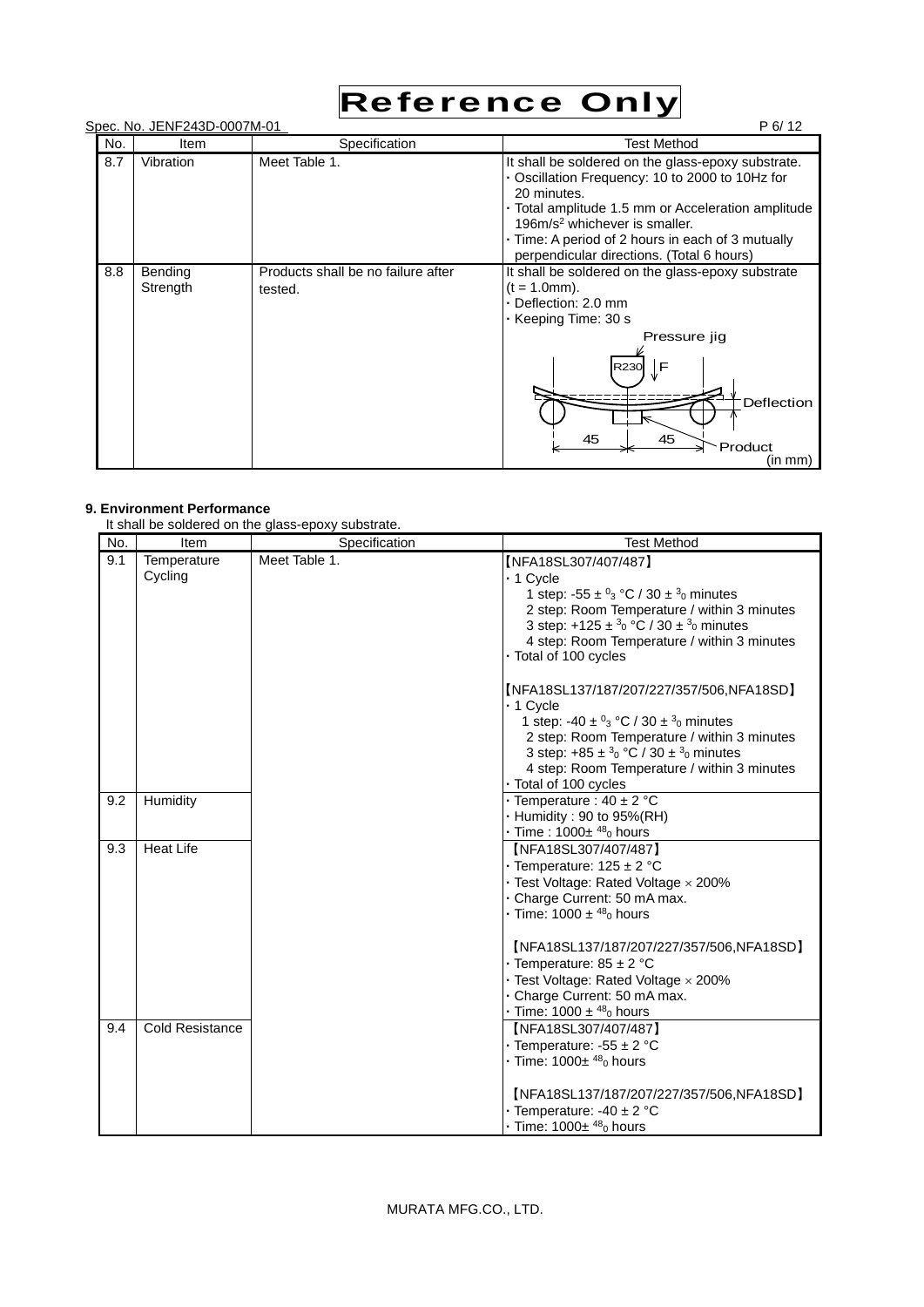

(in mm)

# **10. Tape Packaging**

10.1. Appearance and Dimensions (8mm-wide plastic tape)



Dimension of the Cavity is measured at the bottom side.

#### 10.2. Specification of Taping

- (1) Packing quantity (standard quantity)
- 4000 pcs. / reel
- (2) Packing Method
	- Products shall be packaged in the cavity of the plastic tape and sealed with cover tape.
- (3) Sprocket Hole

The sprocket holes are to the right as the tape is pulled toward the user.

- (4) Spliced point
	- The cover tape have no spliced point.
- (5) Missing components number

Missing components number within 0.1% of the number per reel or 1 pc., whichever is greater, and are not continuous. The specified quantity per reel is kept.

10.3. Pull Strength of Plastic Tape and Cover Tape

| Plastic tape | 5N min.    |
|--------------|------------|
| Cover tape   | $10N$ min. |

10.4. Peeling off force of cover tape

 0.2N to 0.7N (minimum value is typical) Speed of Peeling off : 300 mm / min



- 10.5. Dimensions of Leader-tape, Trailer and Reel
	- There shall be leader-tape (top tape and empty tape) and trailer-tape (empty tape) as follows.

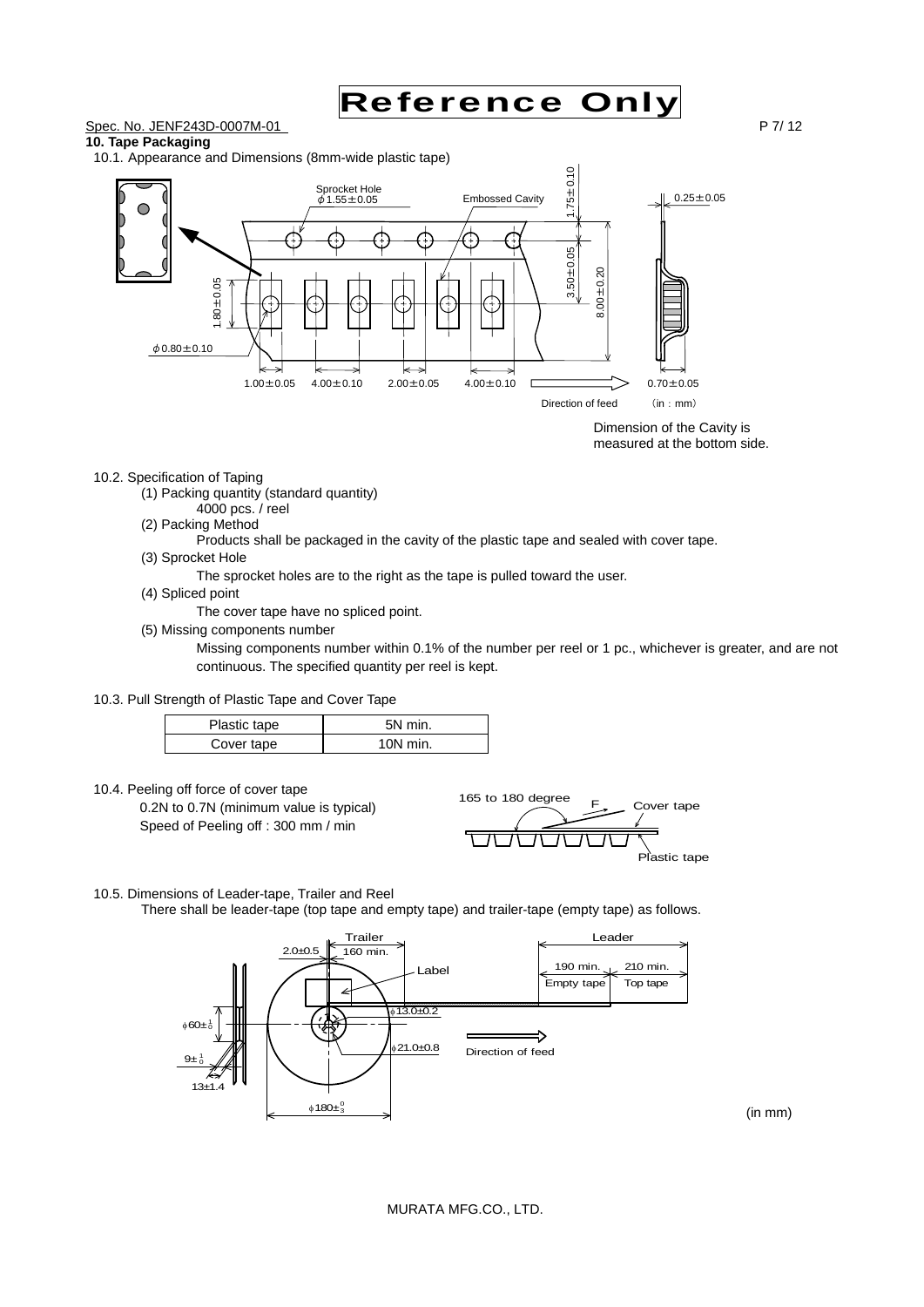

Spec. No. JENF243D-0007M-01 P 8/ 12

10.6. Marking for reel



- \*1) « Expression of Inspection No. »  $\qquad \qquad \frac{\Box \Box}{(1)} \quad \frac{\text{OOOO}}{(2)} \quad \frac{\times \times}{(3)}$  $(2)$ (1) Factory Code (2) Date First digit : Year / Last digit of year Second digit : Month / Jan. to Sep.  $\rightarrow$  1 to 9, Oct. to Dec.  $\rightarrow$  O, N, D Third, Fourth digit : Day (3) Serial No.  $*2)$  « Expression of RoHS marking » ROHS –  $Y(\triangle)$  $(1)$   $(2)$ (1) RoHS regulation conformity parts.
	- (2) MURATA classification number
- 10.7. Marking for Outside package (corrugated paper box)

Customer name , Purchasing Order Number , Customer Part Number , MURATA part number , RoHS marking (\*2), Quantity, etc

10.8. Specification of Outer Case



|     | <b>Outer Case Dimensions</b><br>(mm) |    | Standard Reel Quantity in Outer Case                                          |
|-----|--------------------------------------|----|-------------------------------------------------------------------------------|
| W   |                                      |    | (Reel)                                                                        |
| 186 | 186                                  | 93 |                                                                               |
|     |                                      |    | . Abarra Orden Ossa alus la trusta el Italiano de su a misertitri el su sudan |

Above Outer Case size is typical. It depends on a quantity of an order.

# **11. Standard Land Dimensions**

The chip EMI filter suppresses noise by conducting the high-frequency noise element to ground. Therefore, to get enough noise reduction, feed through holes which is connected to ground-plane should be arranged according to the figure to reinforce the ground-pattern.



# 12.  $\bigwedge$  Caution

Limitation of Applications

Please contact us before using our products for the applications listed below which require especially high reliability for the prevention of defects which might directly cause damage to the third party's life, body or property.

- (1) Aircraft equipment (2) Aerospace equipment (3) Undersea equipment (4) Power plant control equipment
- (5) Medical equipment (6) Transportation equipment(automobiles, trains, ships, etc.) (7) Traffic signal equipment
- (8) Disaster prevention / crime prevention equipment (9) Data-processing equipment

(10) Applications of similar complexity or with reliability requirements comparable to the applications listed in the above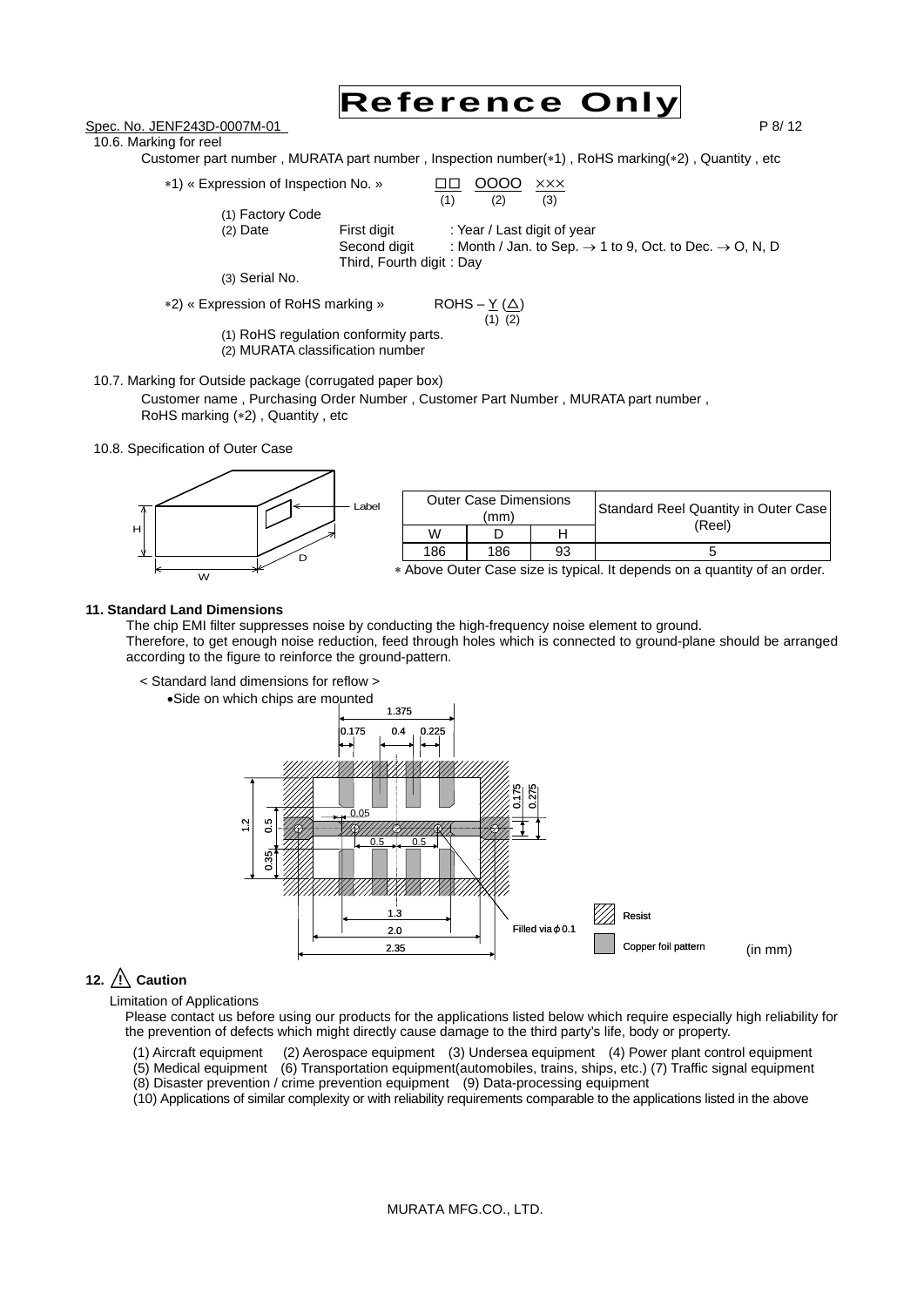

# Spec. No. JENF243D-0007M-01 **P 9/ 12** P 9/ 12

# **13. Notice**

Products can only be soldered with reflow.

This product is designed for solder mounting.

Please consult us in advance for applying other mounting method such as conductive adhesive.

13.1. Mounting direction of a product

In the case of mounting, Polarity Marking should surely serve as the upper surface.

When mounted upside down, since the Polarity Marking is formed with the conductor, it has a possibility that the shortcircuit between terminals may occur.

#### 13.2. Flux and Solder

| Flux   | Use rosin-based flux, Do not use highly acidic flux (with chlorine content exceeding 0.2(wt)%).<br>Do not use water soluble flux. |
|--------|-----------------------------------------------------------------------------------------------------------------------------------|
| Solder | Use Sn-3.0Ag-0.5Cu solder                                                                                                         |
|        |                                                                                                                                   |

Other flux (except above) Please contact us for details, then use.

# 13.3. Note for Assembling

< Thermal Shock >

Pre-heating should be in such a way that the temperature difference between solder and products surface is limited to 100°C max. Also cooling into solvent after soldering should be in such a way that the temperature difference is limited to 100°C max.

# 13.4. Attention Regarding P.C.B. Bending

The following shall be considered when designing P.C.B.'s and laying out products.

 (1) P.C.B. shall be designed so that products are not subject to the mechanical stress for board warpage. [Products direction]



Products shall be located in the sideways direction (Length: $a$ <br/>b) to the mechanical stress.

(2)Components location on P.C.B. separation.

It is effective to implement the following measures, to reduce stress in separating the board. It is best to implement all of the following three measures; however, implement as many measures as possible to reduce stress.

| <b>Contents of Measures</b>                                                                | Stress Level     |
|--------------------------------------------------------------------------------------------|------------------|
| (1) Turn the mounting direction of the component parallel to the board separation surface. | — D **<br>$\sim$ |
| (2) Add slits in the board separation part.                                                |                  |
| (3) Keep the mounting position of the component away from the board separation surface.    |                  |



\*1 A > D is valid when stress is added vertically to the perforation as with Hand Separation.If a Cutting Disc is used, stress will be diagonal to the PCB, therefore  $A > D$  is invalid.

(3) Mounting Components Near Screw Holes

When a component is mounted near a screw hole, it may be affected by the board deflection that occurs during the tightening of the screw. Mount the component in a position as far away from the screw holes as possible.



MURATA MFG.CO., LTD.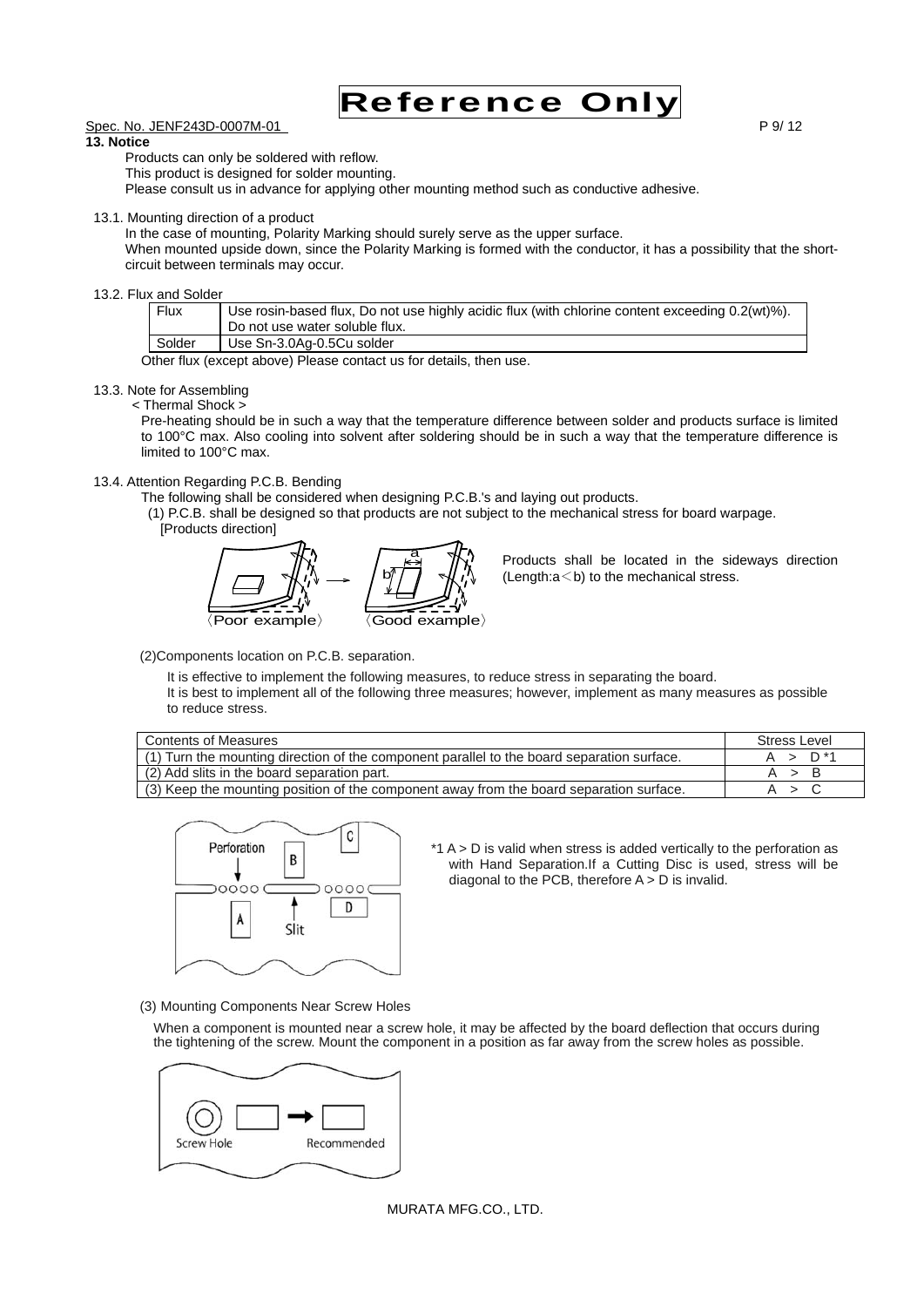

# Spec. No. JENF243D-0007M-01 P 10/ 12

13.5. Pre-heating Temperature

Soldering shall be handled so that the difference between pre-heating temperature and solder temperature shall be limited to 100°C max. to avoid the heat stress for the products.

#### 13.6. Reflow Soldering

1) Soldering paste printing for reflow

- · Standard thickness of solder paste: 100µm to 150µm.
- **·** Use the solder paste printing pattern of the below pattern.
- **·** For the resist and copper foil pattern, use standard land dimensions.

Standard printing pattern of solder paste.



## 2) Soldering Conditions

Standard soldering profile and the limit soldering profile is as follows.

The excessive limit soldering conditions may cause leaching of the electrode and / or resulting in the deterioration of product quality.



|                  | <b>Standard Profile</b>                  | Limit Profile                   |
|------------------|------------------------------------------|---------------------------------|
| Pre-heating      | $150 \sim 180^{\circ}$ C 、90s $\pm 30$ s |                                 |
| Heating          | above $220^{\circ}$ C, $30s \sim 60s$    | above $230^{\circ}$ C, 60s max. |
| Peak temperature | $245 \pm 3$ °C                           | 260°C,10s                       |
| Cycle of reflow  | 2 times                                  | 2 times                         |

#### 13.7. Reworking with Soldering iron

The following conditions shall be strictly followed when using a soldering iron.

- 
- Pre-heating : 150°C, 1 min Soldering iron output : 30W max.
- Tip temperature : 350°C max. Tip diameter :  $\phi$  3mm max.
- $\bullet$  Soldering time : 3(+1,-0) s  $\bullet$  Times : 2times max.

Note : Do not directly touch the products with the tip of the soldering iron in order to prevent the crack on the ceramic material due to the thermal shock.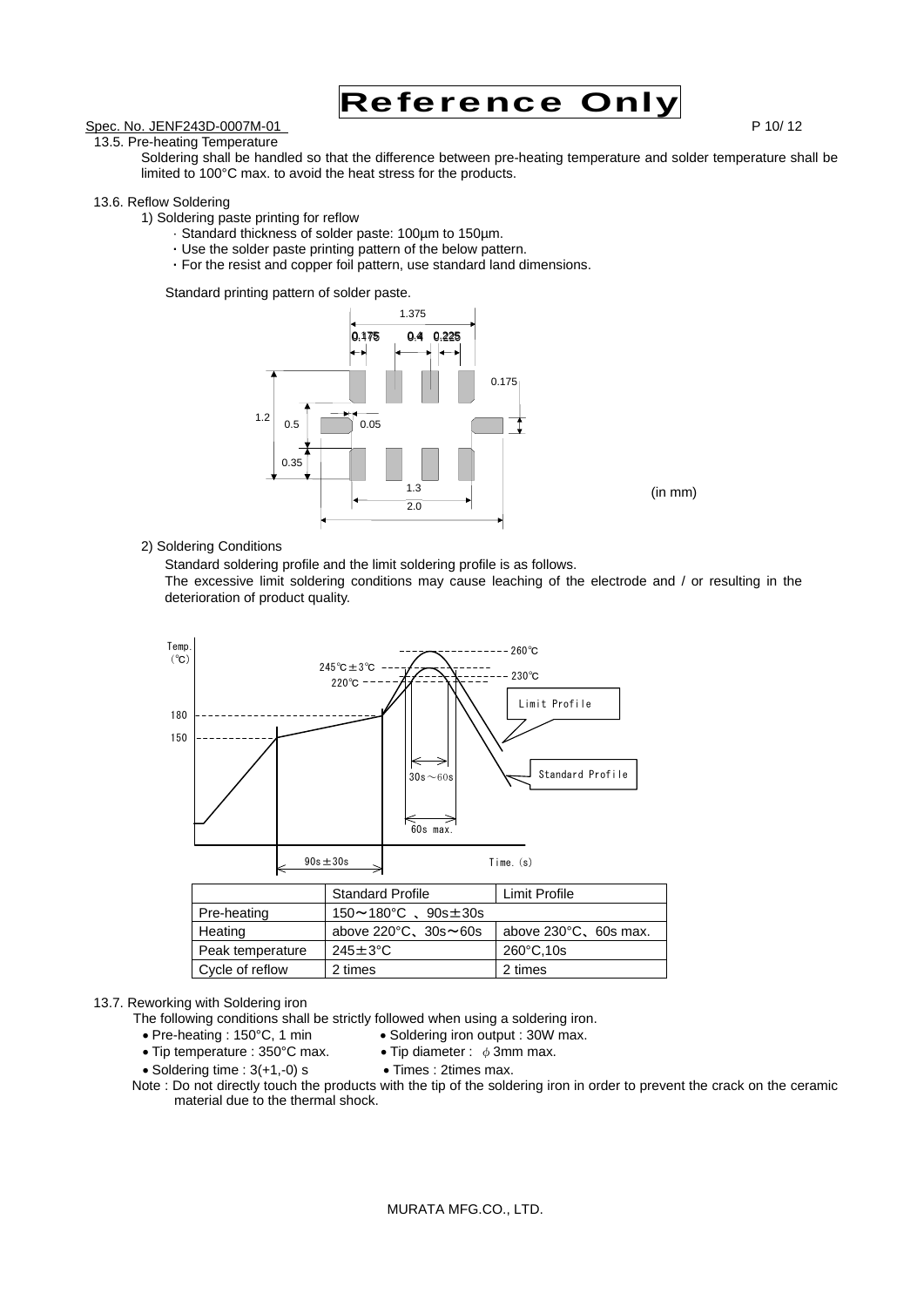

13.8. Solder Volume

Solder shall be used not to be exceeded as shown below.



 $1/3T \le t \le T(T)$ :Chip thickness)

Accordingly increasing the solder volume, the mechanical stress to product is also increased. Excessive solder volume may cause the failure of mechanical or electrical performance.

#### 13.9. Cleaning Conditions

- Products shall be cleaned on the following conditions.
- (1) Cleaning temperature shall be limited to 60°C max. (40°C max. for IPA.)
- (2) Ultrasonic cleaning shall comply with the following conditions, with avoiding the resonance phenomenon at the mounted products and P.C.B.
	- Power: 20W / I max. Frequency: 28 kHz to 40 kHz Time: 5 minutes max.
- (3) Cleaner

1. Cleaner **·** Isopropyl alcohol (IPA)

- 2. Aqueous agent
- **·** PINE ALPHA ST-100S
- (4) There shall be no residual flux and residual cleaner after cleaning.
- In the case of using aqueous agent, products shall be dried completely after rinse with de-ionized water in order to remove the cleaner.
- (5) Other cleaning
- Please contact us.

#### 13.10. Operating Environment

Do not use this product under the following environmental conditions, on deterioration of the performance, such as insulation resistance may result from the use.

- (1) in the corrodible atmosphere (acidic gases, alkaline gases, chlorine, sulfur gases, organic gases and etc.)
- (2) in the atmosphere where liquid such as organic solvent, may splash on the products.
- (3) in the atmosphere where the temperature / humidity changes rapidly and it is easy to dew.

#### 13.11. Resin coating

The capacitance and inductance value may change and/or it may affect on the product's performance due to high curestress of resin to be used for coating / molding products. So please pay your careful attention when you select resin. In prior to use, please make the reliability evaluation with the product mounted in your application set.

#### 13.12. Handling of a substrate

After mounting products on a substrate, do not apply any stress to the product caused by bending or twisting to the substrate when cropping the substrate, inserting and removing a connector from the substrate or tightening screw to the substrate.

Excessive mechanical stress may cause cracking in the product.



#### 13.13. Storage condition

(1) Storage period

Use the products within 12 months after delivered.

Solderability should be checked if this period is exceeded.

- (2) Storage environment condition
	- **·** Products should be stored in the warehouse on the following conditions.
		- Temperature: -10 to +40°C
		- Humidity: 15 to 85% relative humidity
		- No rapid change on temperature and humidity
		- **·** Don't keep products in corrosive gases such as sulfur, chlorine gas or acid, or it may cause oxidization of electrode, resulting in poor solderability.
		- **·** Products should be stored on the palette for the prevention of the influence from humidity, dust and so on.
		- **·** Products should be stored in the warehouse without heat shock, vibration, direct sunlight and so on.
		- **·** Products should be stored under the airtight packaged condition.

(3) Delivery

Care should be taken when transporting or handling product to avoid excessive vibration or mechanical shock.